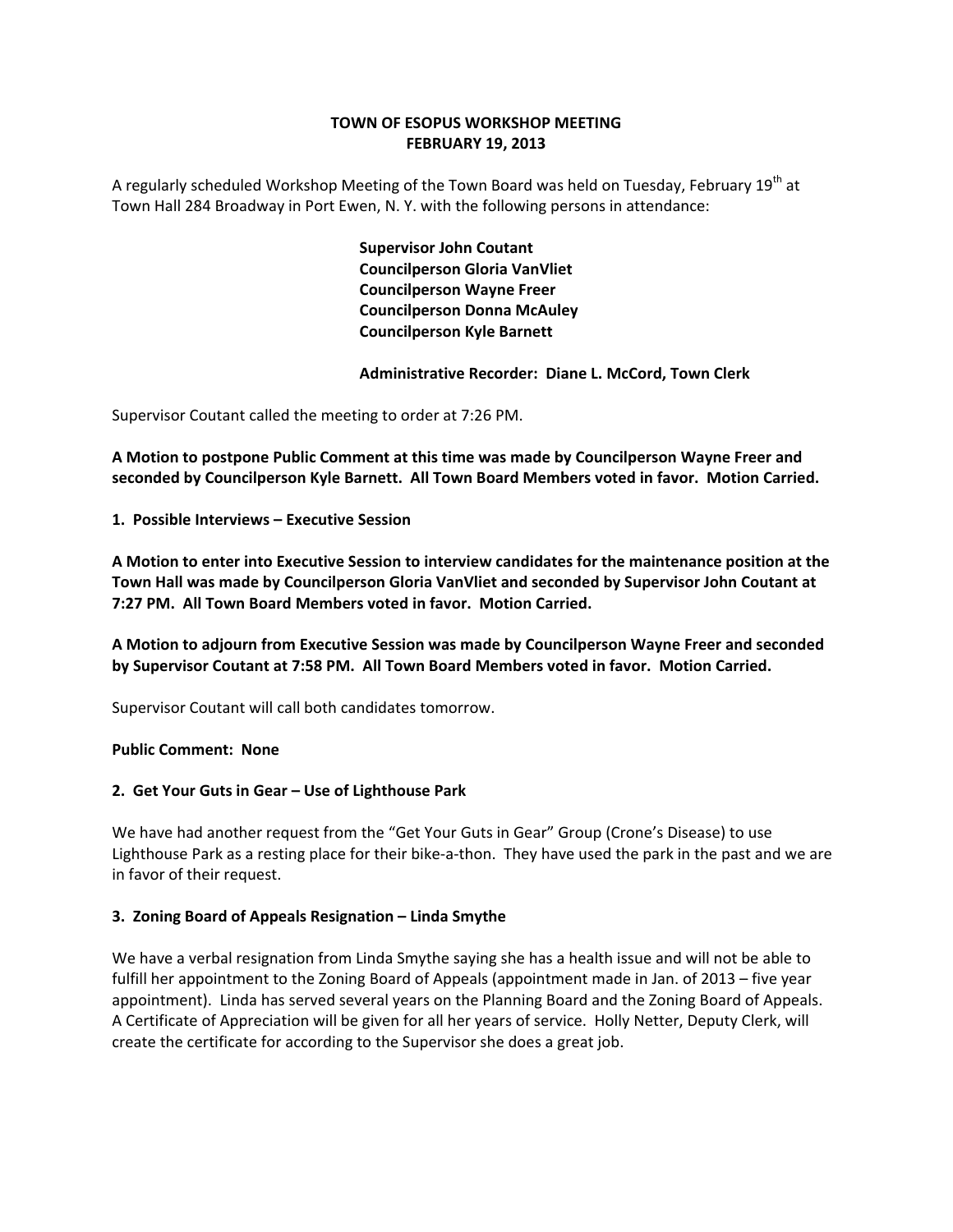# **4. Town of Ulster and Town of Warwarsing Dog Contracts Signed**

The Supervisors' in the Town of Ulster and the Town of Warwarsing have signed contracts with the Town of Esopus for use of our dog kennel for 2013. We already have a signed contract with the Town of Lloyd.

## **5. Mystery Inquiry**

The following email has been addressed to the Town Board:

"It is my understanding that Scenic Hudson has again purchased a large lot of 217 acres in the Town of Esopus between Floyd Ackert and Swartekill Roads, and has AGAIN succeeded to remove further property from our tax rolls.

I am unable to attend your meetings as I have prior engagements that meet on Thursdays, but would like to voice my opinion on this matter. Is there a way the Town Board can pen legislation that any property purchased in the excess of say 50 acres is subject to property taxes?

Scenic Hudson has continued to gobble u large lots of land in our township. Where and how exactly is that revenue to be made up? I can no longer afford increases in my property and school taxes. I am barely living paycheck to paycheck, and I should not be forced to carry an extra burden of an increase in taxes because more property is subject to a tax‐free statue!!

As a community the Town of Esopus needs to be more pro-active in not continually allowing this to happen! I am sure as a small community, word of this will spread quickly, and perhaps the newspaper should become involved as well. I have also emailed Senator Schumer for advice on this matter.

Thank you for listening and hopefully something concrete can be worked out to not allow this to continue happening."

The Town Board has discussed this problem in the past with non‐for‐profit organizations taking more and more land off the tax rolls. Scenic Hudson has two entities. Scenic Hudson and Scenic Hudson Land and Trust Corporation. Scenic Hudson Land and Trust Corporation bought 582 acres behind the Winery property on Burroughs Drive for over a million dollars and then sold that property to New York State. They cannot make a profit on the sale. It is our understanding this is the money that was used to purchase Ken Silver's property. The question was asked which part of Scenic Hudson has the property on River Road. Scenic Hudson owns this property. Bob Richter's property was bought by Scenic Hudson Land and Trust Corporation. With just Scenic Hudson itself, if they default, the property goes back to the original property owner. The corporation gives them the power to transfer land. Scenic Hudson Land and Trust can purchase land and sell it to others but they cannot make a profit on it. They tend to "horse trade". Supervisor Coutant said Scenic Hudson does not have a second access to the Silver property. Silver still owns the property at the base of the hill on River Road. When this property was purchased Ralph bought a right of way to access to the Hudson River. By the way, Readers Digest, a parent company to Scenic Hudson just declared bankruptcy. Councilperson Freer suggested we look at the Real Property Tax Law.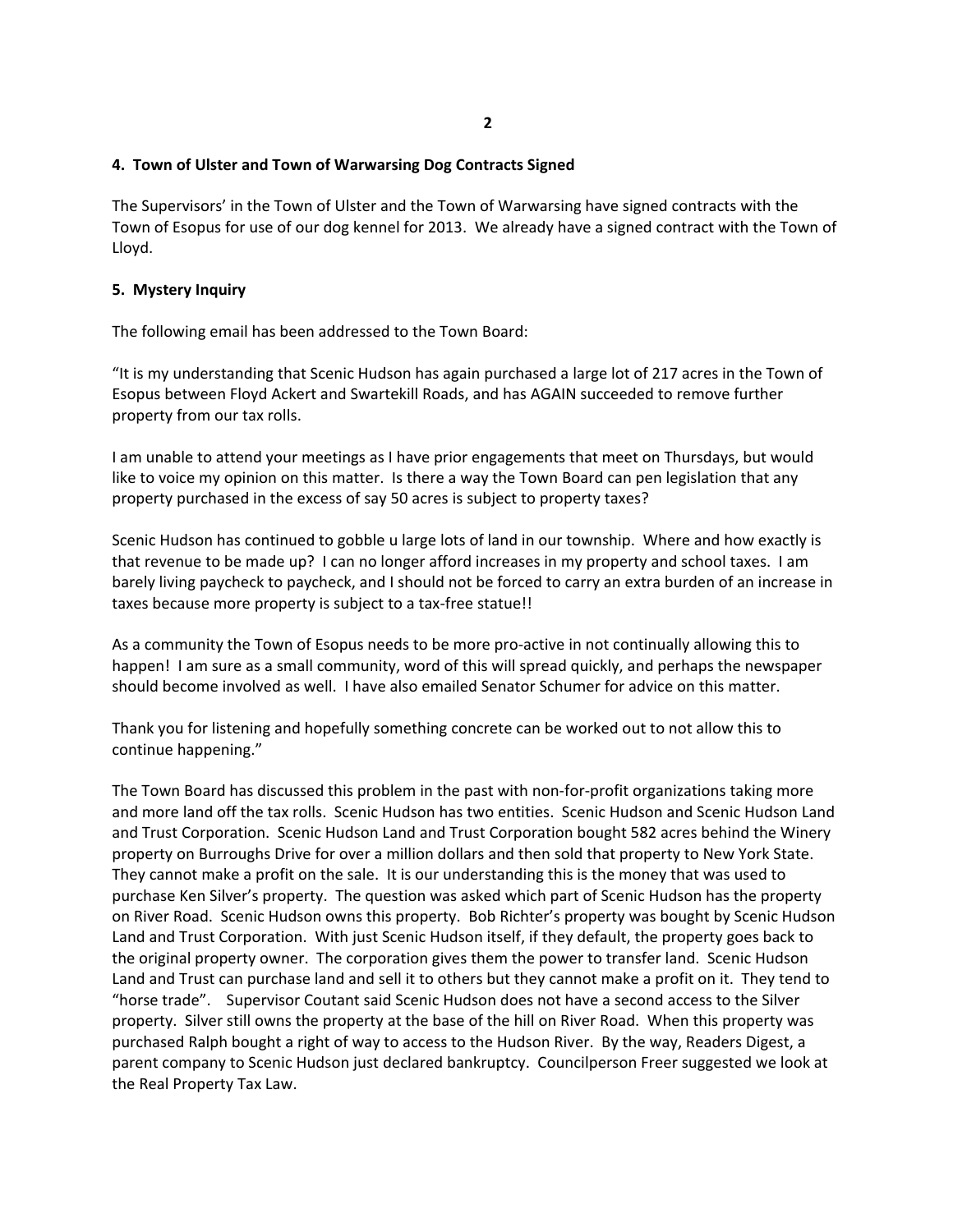The Town of Esopus is getting to the point now that several entities are taking land off the tax rolls in large quantities. An example is Omega Institute and they are a non for profit organization. It was recommended a PILOT be done with this organization. It was the suggestion of Councilperson VanVliet that we do a Memorializing Resolution and send it to New York State.

## **6. Meeting with Scenic Hudson, Marion Zimmer & Diane Dindruff**

The Supervisor attended a two and one half hour meeting with Diane Dindruff, Marion Zimmer and people from Scenic Hudson. There is a grant opportunity available to have brochures of our area showing all the walking trails such as Black Creek Preserve, Shaupeneak Ridge, Burroughs Trail, Esopus Meadows Lighthouse Preserve and Esopus Lakes property etc. and once you have walked these trails a patch would be given a patch in recognition of the accomplishment.

Councilperson Freer acknowledged the use of many people using Shaupeneak Ridge Trail. Twice a week the local ranger bikes the trail. They have color coded trails and all the trails will be tied together. The patches could be given out by local businesses. We could update all the kiosk with the information about the trails and some kind of proof they completed the trail. Supervisor Coutant asked if any trails had cross country skiing available?

There are five weeks left to complete the grant. The startup cost is \$1,500.

### **7. Estimate Ross Park Softball Field**

An estimate to improve Ross Park Softball Field was given by Ausanio Const. in the amount of \$13,800. This would include the installation of new clay infield (7,300 ft. of clay). Councilperson Gloria VanVliet would like more than one bid. She suggested contacting Woodstock Landscaping. Supervisor Coutant said this may be a project where we could ask the Bruderhof to help.

## **8a. Moore Property Subdivision for Ross Park Parking Lot**

Councilperson Kyle Barnett has made two calls to Attorney Carl Chu about the Goldie Moore property but the calls have not been returned. He will see Attorney Chu tomorrow. The Supervisor suggested a letter be written giving a ten day deadline for the filing of a new deed. (Goldie Moore is the listed owner, however, she is deceased). A lot line adjustment should be done because the Moore garage is only two feet from the Church parking lot property line. There is another driveway the Moore's used which is completely on the Churches property. The town is willing to have a lot line adjustment giving the driveway to the Moore property. It was decided not to send this letter and have Councilperson Barnett contact Attorney Chu.

### **8b. Channel 23**

The Supervisor has purchased a camera from his funds for use by Channel 23. We are working on a remote microphone. The microphone system installed in the court is now operational. Arace Electronics is sending a gentleman over to look at the system. This will be an asset for the Planning Board meetings are not able to be heard. The Town Board Meetings will continue to be filmed and Kevin Rentfrow can place them on a DVD.